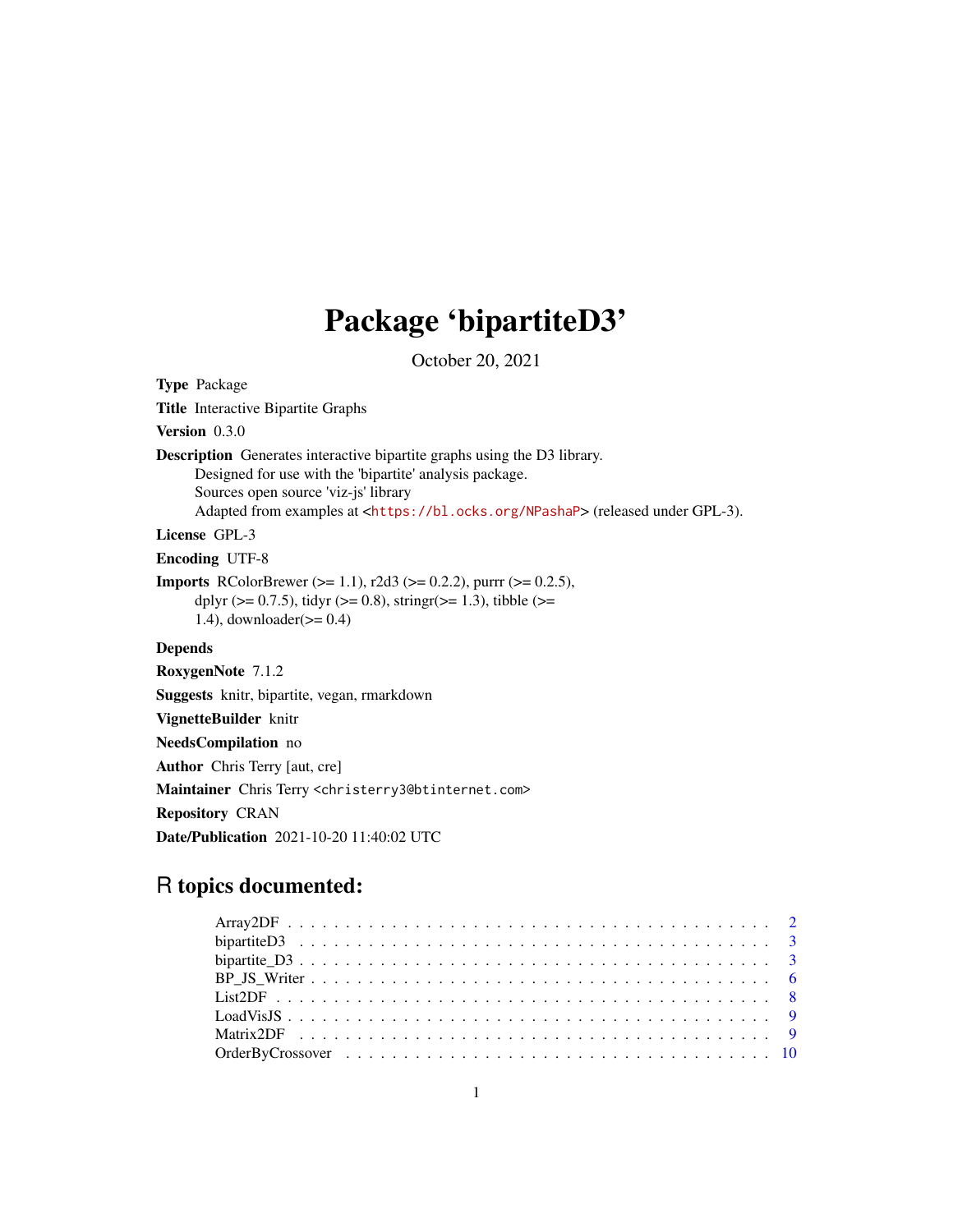#### <span id="page-1-0"></span>**Index** [12](#page-11-0)

#### Description

Returns a data frame in the format internally required for bipartiteD3 where the first two columns list the interacting species, and subsequent columns list the link strengths in each site.

# Usage

```
Array2DF(
  Array,
 PrimaryLab = "Primary",
  SecondaryLab = "Secondary",
  SiteNames = NULL
)
```
#### Arguments

| Array        | An array of bipartite format                                                      |
|--------------|-----------------------------------------------------------------------------------|
| PrimaryLab   | Label for the primary level of the bipartite web, e.g. 'Plants'                   |
| SecondaryLab | Label for the secondary level of the bipartite web, e.g. 'Pollinators'            |
| SiteNames    | Vector of names for the different sires (array slices). By default takes names of |
|              | input array if they exist.                                                        |

# Details

Array2DF expects an array of multiple bipartite webs as may be created by the webs2array() function in bipartite. This structure includes row and column names to indicate the species, and a named third dimension giving the names of each of the sites

Note an array of this format can be passed directly to bipartite\_D3 since it will test for an array and apply Array2DF() anyway.

#### Value

A data.frame where the first column is the primary interactor, the second the secondary interactor and subsequent named columns detail the link strengths

#### Examples

```
## Not run:
data(Safariland, vazquenc, package='bipartite')
allin1 <- bipartite::webs2array(Safariland, vazquenc)
Array2DF(allin1)
```
## End(Not run)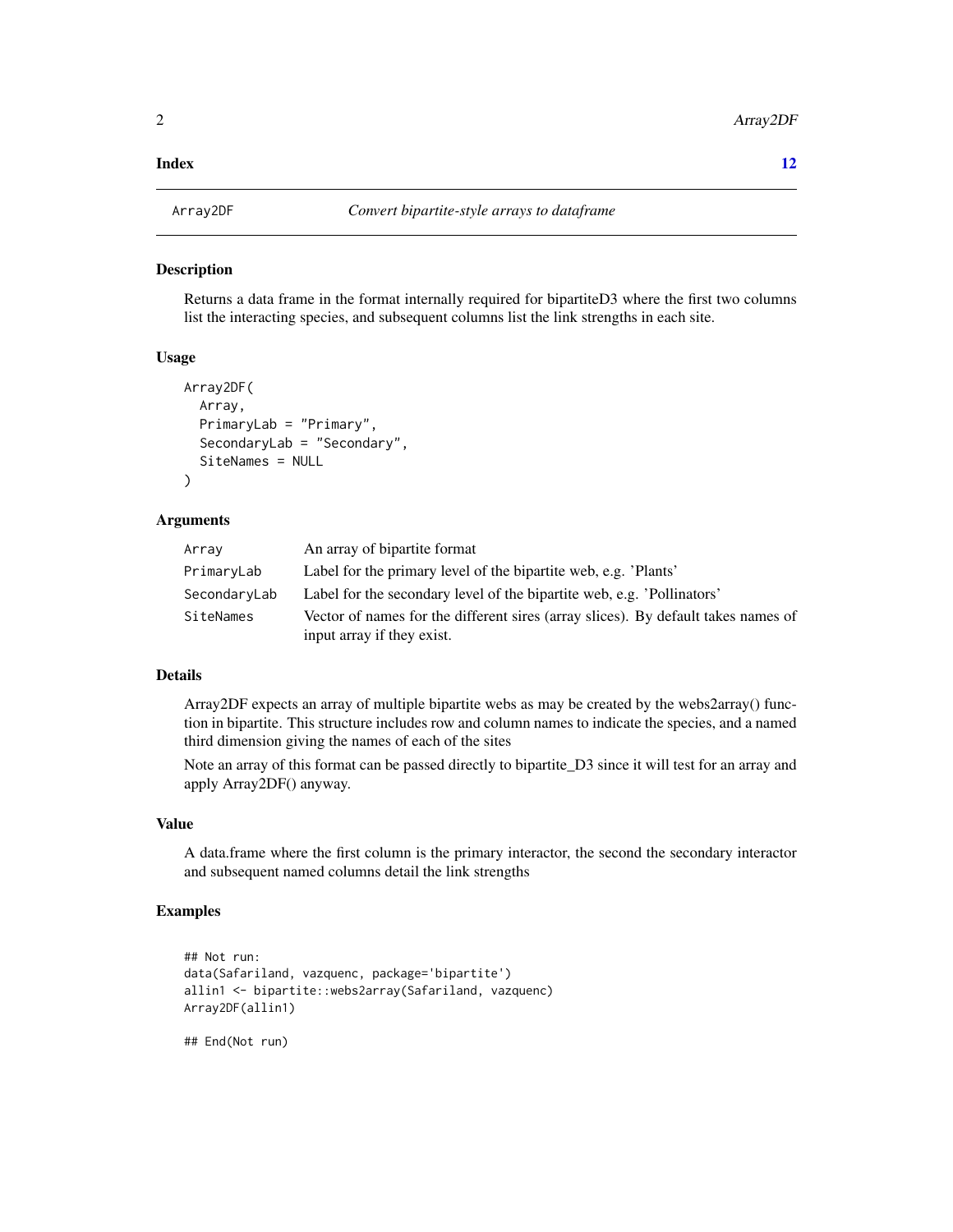#### <span id="page-2-0"></span>Description

This package can generate interactive bipartite graphs through the d3 javascript library, direct from data formats used in ecology. Please see the vignette for examples

bipartite\_D3 *Generate interactive bipartite networks*

### Description

Plots one or more interactive bipartite graphs. Data can be supplied either in bipartite package format or as a data frame and generates an html widget. There are range of display options, see vignette for examples.

#### Usage

```
bipartite_D3(
  data,
  filename = "bipartiteD3Script",
 PrimaryLab = "Primary",
  SecondaryLab = "Secondary",
  SiteNames = NULL,
  colouroption = c("monochrome", "brewer", "manual")[1],
 HighlightLab = "Unlinked",
 HighlightCol = "#3366CC",
  monoChromeCol = "rgb(56, 43, 61)",
  ColorBy = c(1, 2)[2],BrewerPalette = "Accent",
  NamedColourVector,
 MainFigSize = NULL,
  SortPrimary = NULL,
  SortSecondary = NULL,
  mp = c(1, 1),MinWidth = 10,
  Pad = 1,
  IndivFigSize = c(200, 400),
  BarSize = 35.
  Orientation = c("vertical", "horizontal")[1],
 EdgeMode = c("straight", "smooth")[2],
 BoxLabPos = NULL,
  IncludePerc = TRUE,
  PercentageDecimals = 0,
```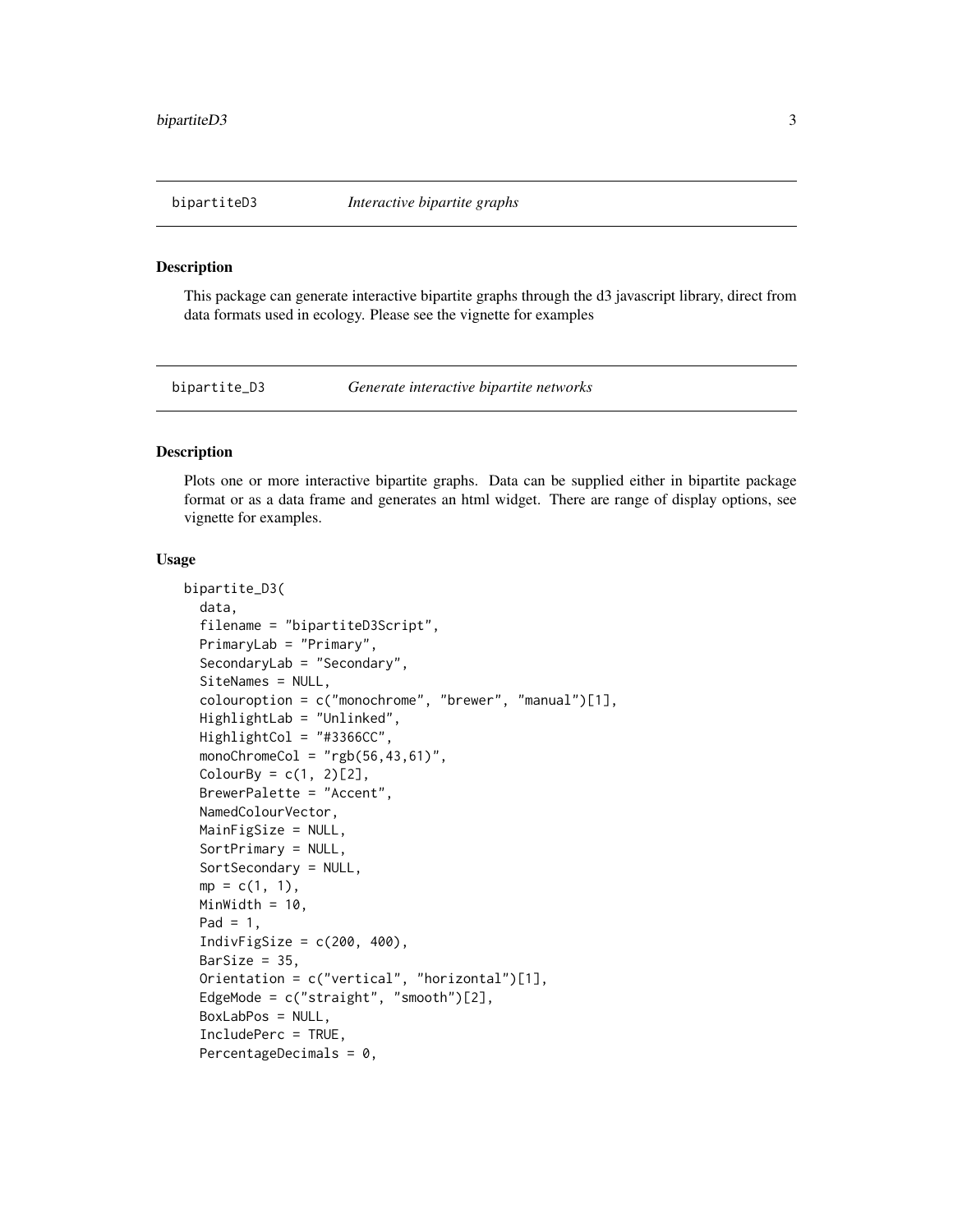```
PercPos = NULL,
 CSS_Output_Supress = FALSE,
 PRINT = FALSE\lambda
```
# Arguments

| data              | Food web or webs to be plotted. Can be either in data.frame format (Sp1,Sp2,<br>Site1, Site2 etc) or bipartite style matrix, list of matrices or array.      |
|-------------------|--------------------------------------------------------------------------------------------------------------------------------------------------------------|
| filename          | Character string to name the .js and .css files. Do not include a file extension.                                                                            |
| PrimaryLab        | Character string to label left (lower) half of graph (e.g. 'plant' or 'host').                                                                               |
| SecondaryLab      | Character string to label right (upper) half of graph (e.g. 'pollinator' or 'para-<br>sitoid').                                                              |
| SiteNames         | Character vector giving name or names of site or sites. Used as a title for facets.                                                                          |
| colouroption      | Either 'monochrome', 'brewer' or 'manual'.                                                                                                                   |
| HighlightLab      | Name of interactor species to highlight. (Text must match).                                                                                                  |
| HighlightCol      | Colour to highlight species. Can be any format read by html, eg simple names:<br>'PINK', hexcode: '#FFC0CB' or rgb: 'rgb(255,192,203)'                       |
| monoChromeCol     | If using monochrome option, what colour to use. Can be any format read by<br>html, eg simple names 'PINK', hexcode '#FFC0CB' or rgb 'rgb(255,192,203)'       |
| ColourBy          | Which set of interactors to colour by. $1 =$ primary, $2 =$ secondary                                                                                        |
| BrewerPalette     | RColorBrewer palette to use, e.g. 'Set3'. Be sure to select one with enough<br>available colours (it will warn)                                              |
| NamedColourVector |                                                                                                                                                              |
|                   | Named vector of colours for manual colour assignment. Can be any format read<br>by html, eg simple names 'PINK', hexcode '#FFC0CB' or rgb 'rgb(255,192,203)' |
| MainFigSize       | c(width, height). Size of html container for the whole figure                                                                                                |
| SortPrimary       | Vector of order of species to arrange primary level. Default is alphabetical                                                                                 |
| SortSecondary     | Vector of order of species to arrange secondary level. Default is alphabetical                                                                               |
| mp                | Numeric vector c(rows, columns) for distribution of facets                                                                                                   |
| MinWidth          | Numeric. Minimum size to shrink unselected interactors to.                                                                                                   |
| Pad               | Numeric. Whitespace gap between species.                                                                                                                     |
| IndivFigSize      | c(width, height) Size of each facet, specifically the links                                                                                                  |
| BarSize           | Thickness of bars representing interactors                                                                                                                   |
| Orientation       | Either 'horizontal' or 'vertical' orientation. Note that Vertical is currently much<br>better supported!                                                     |
| EdgeMode          | Set to 'straight' if you want to avoid default curly lines.                                                                                                  |
| <b>BoxLabPos</b>  | $c(x$ primary, $x$ secondary) To adjust position of species labels away from graph.<br>Default is based on maximum length of labels.                         |
| IncludePerc       | Logical - whether or not to show percentage links                                                                                                            |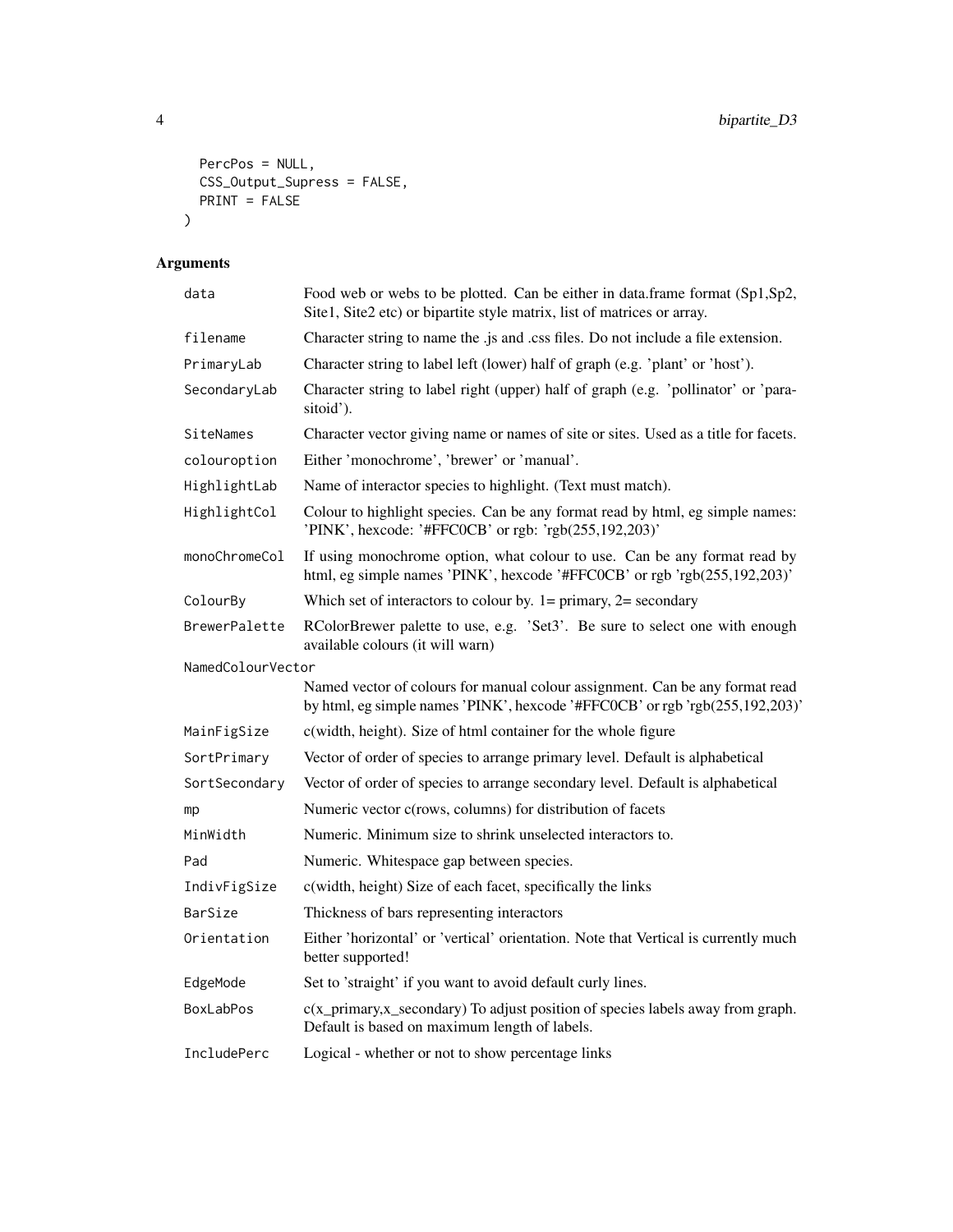#### bipartite D3 5

| PercentageDecimals |                                                                                                                   |  |
|--------------------|-------------------------------------------------------------------------------------------------------------------|--|
|                    | Number of decimal places to display percentages to. Useful if rare species are<br>rounded to 0.                   |  |
| PercPos            | $c(x_p, x_s)$ To adjust position of percentages away from graph. Default is based<br>on maximum length of labels. |  |
| CSS_Output_Supress |                                                                                                                   |  |
|                    | Logical - set to TRUE if you have changed the CSS file manually and don't want<br>it overridden                   |  |
| PRINT              | Logical - output generated JavaScript to screen?                                                                  |  |

#### Details

This function offers a straightforward way to generate an interactive bipartite graph. Hovering over a species will focus just on that species and its interactors, and display their relative fractions. Where multiple networks are examined simultaneously, the selection occurs in tandem.

It will try to download source code of a version of the vis JavaScript library, generate a JavaScript file (.js) and a Cascading Style Sheet (.css) and place them in the working directory. These are then used by r2d3() to create an html object.

When used in RStudio version 1.2+ this is visible in the viewer pane. If using an earlier version of Rstudio, the graph may appear as a blank space in the default RStudio viewer. In this case, you can still use knitr to create an html file and view it in a browser.

Guessing appropriate sizes for the figures can be a process of trial and error. The best values depend on the length of the labels, the number of interactions and their relative weighting. See Vignette for details. If the figure looks weirdly proportioned, the links appear to invert or one of the halves is notably longer than other other, the main figure margins are probably too small. It is often necessary to experiment a little with large or complex figures.

To include figures as a static plot for publication, there are several options. The r2D3 package provides the save\_d3\_png and save\_d3\_html functions to directly save d3 objects. This is normally the easiest. If using RStudio  $v1.2+$ , then it is possible to just export from the viewer pane.

Otherwise, from an html document generated by knitr, it is often useful to 'print to pdf' within the browser. Finally is possible to extract the svg segment that relates to the figure from the html file and save it directly as an svg file, which can then be used in e.g. Inkscape.

#### Value

Uses r2d3() to generate an html widget object. Can be viewed either in viewer pane (RStudio V1.2+) or with knitr. See Vignette. As a side effect, saves visjs.js (the vis plotting library), filename.js and filename.css to the working directory.

#### Examples

```
## Simple Bipartite Style Data Set:
## Not run: testdata <- data.frame(higher = c("bee1","bee1","bee1","bee2","bee1","bee3"),
lower = c("plant1","plant2","plant1","plant2","plant3","plant4"),
webID = c("meadow","meadow","meadow","meadow","meadow","meadow"), freq=c(5,9,1,2,3,7))
SmallTestWeb <- bipartite::frame2webs(testdata,type.out="array")
```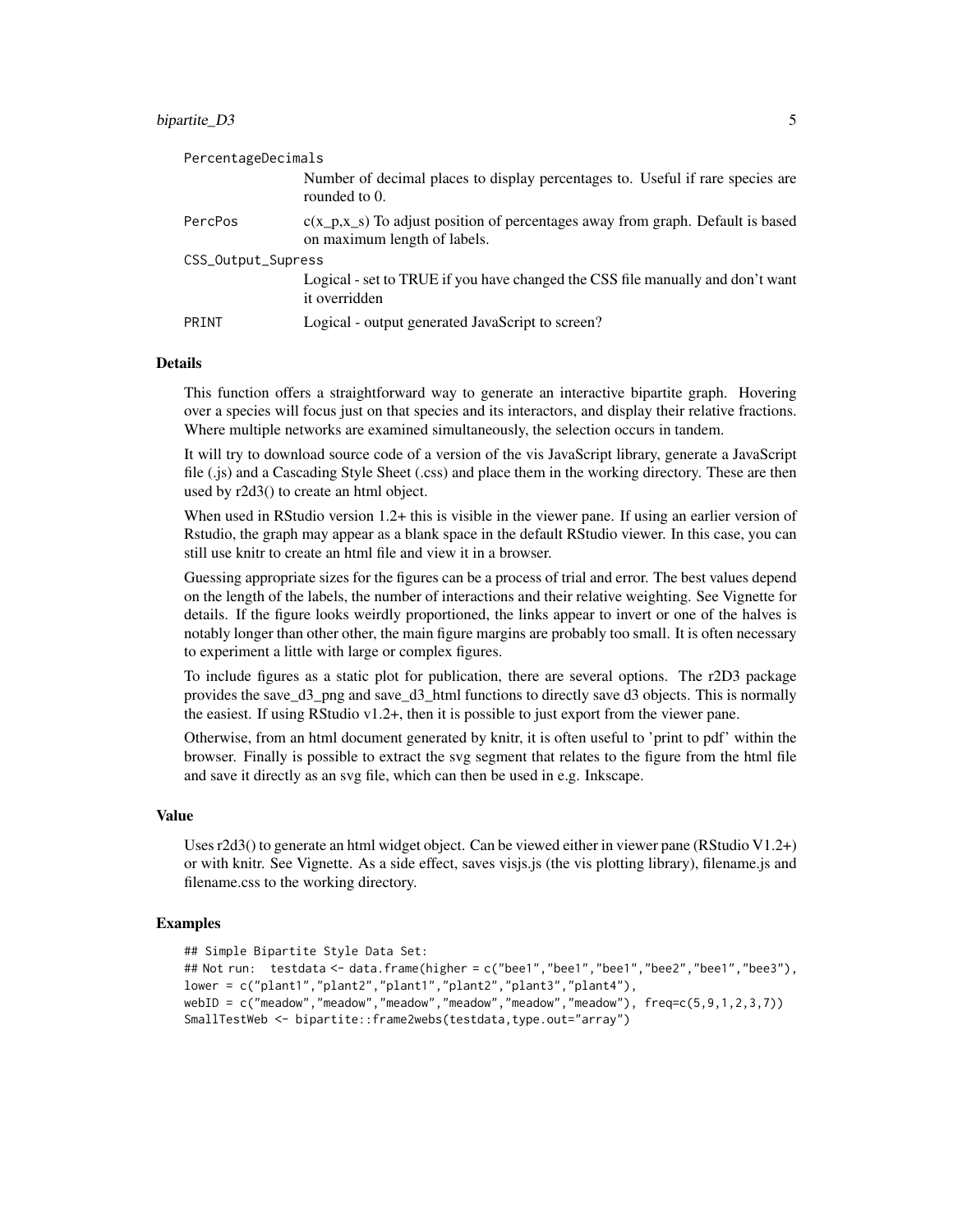```
bipartite_D3(SmallTestWeb, filename = 'demo1')
## End(Not run)
## For more examples see vignette
```
#### BP\_JS\_Writer *Generate JavaScript file for a bipartite network*

#### Description

Function called by bipartite\_D3() to write JavaScript and CSS file. In most cases it is better to use bipartite\_D3() directly.

#### Usage

```
BP_JS_Writer(
  df,
  filename = "JSBP",
  colouroption = c("monochrome", "brewer", "manual")[1],
 HighlightLab = "Unlinked",
 HighlightCol = "#3366CC",
 monoChromeCol = "rgb(56, 43, 61)",
 ColourBy = c(1, 2)[2],
 BrewerPalette = "Accent",
 NamedColourVector,
 MainFigSize = NULL,
  SortPrimary = NULL,
  SortSecondary = NULL,
 mp = c(1, 1),MinWidth = 10,
 Pad = 1,
  IndivFigSize = c(200, 400),
 BarSize = 35,
  Orientation = c("vertical", "horizontal")[1],
 EdgeMode = c("straight", "smooth")[2],
  AxisLabels = NULL,
  FigureLabel = NULL,
 BoxLabPos = NULL,
  IncludePerc = TRUE,
 PercentageDecimals = 0,
 PercPos = NULL,
 CSS_Output_Supress = FALSE,
 PRINT = FALSE
)
```
<span id="page-5-0"></span>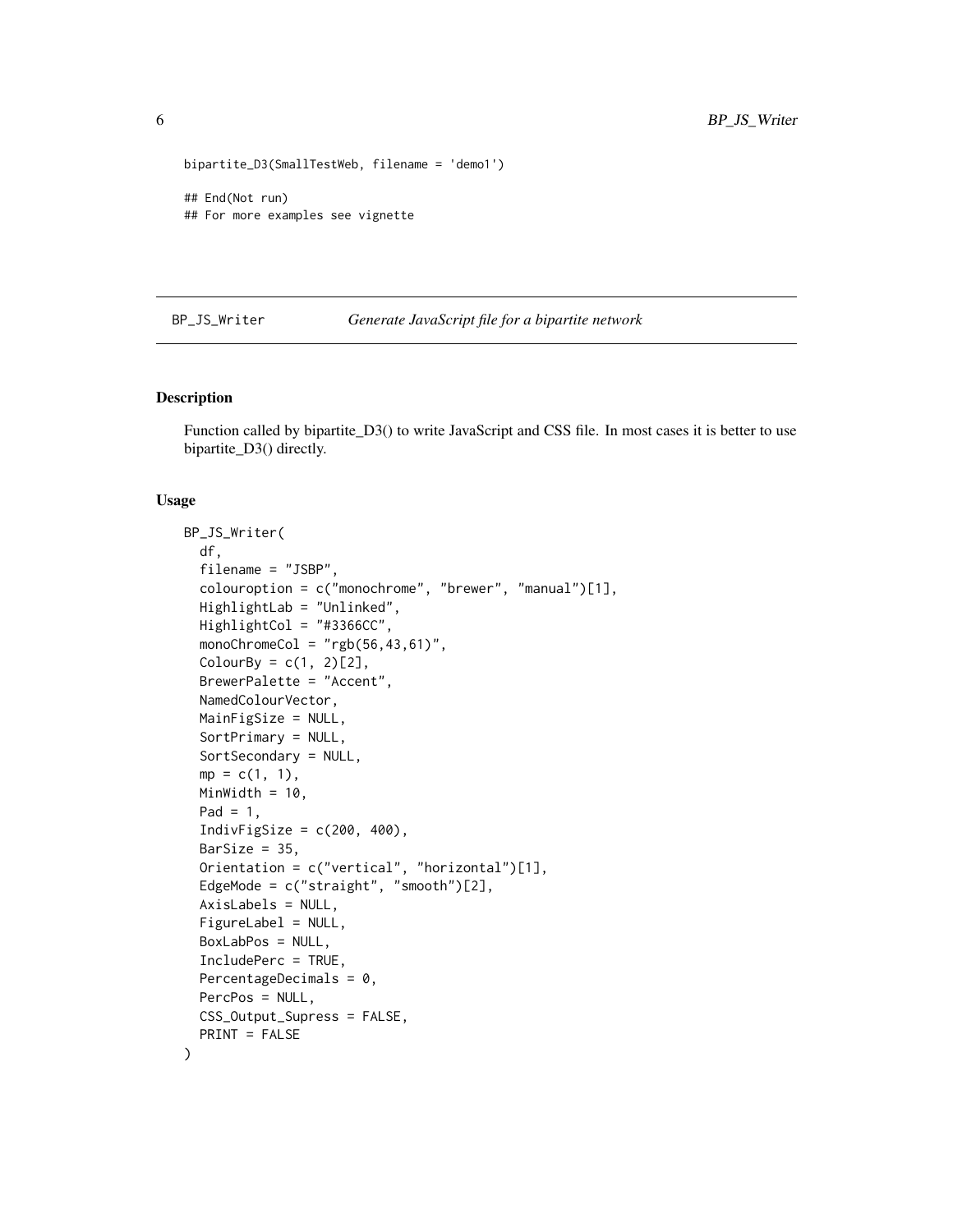# Arguments

| df                                 | data.frame containing the names of the interactors and the link strengths. bipar-<br>tite package data need to be passed through Matrix2DF or Array2DF first. |  |
|------------------------------------|---------------------------------------------------------------------------------------------------------------------------------------------------------------|--|
| filename                           | character string to name the .js and .css files. Do not include a file extension                                                                              |  |
| colouroption                       | Either 'monochrome', 'brewer' or 'manual'                                                                                                                     |  |
| HighlightLab                       | Name of interactor to highlight                                                                                                                               |  |
| HighlightCol                       | Highlight colour                                                                                                                                              |  |
| monoChromeCol                      | If using monochrome option, what colour to use                                                                                                                |  |
| ColourBy                           | Which set of interactors to colour by. $1 = \text{primary}, 2 = \text{secondary}$                                                                             |  |
| BrewerPalette<br>NamedColourVector | RColorBrewer palette                                                                                                                                          |  |
|                                    | Named vector of colours for manual colour assignment                                                                                                          |  |
| MainFigSize                        | Size of figure, used here to calculate facet spacing.                                                                                                         |  |
| SortPrimary                        | Vector detailing order to arrange primary level. Default is alphabetical                                                                                      |  |
| SortSecondary                      | Vector detailing order to arrange secondary level. Default is alphabetical                                                                                    |  |
| mp                                 | Numeric vector c(rows, columns)                                                                                                                               |  |
| MinWidth                           | Numeric. Minimum size to shrink unselected interactors to.                                                                                                    |  |
| Pad                                | Numeric. Gap between species.                                                                                                                                 |  |
| IndivFigSize                       | Size of each facet, specifically the interactions.                                                                                                            |  |
| BarSize                            | Thickness of bars representing interactors                                                                                                                    |  |
| Orientation                        | Either 'horizontal' or 'vertical' orientation.                                                                                                                |  |
| EdgeMode                           | Set to 'straight' to avoid curly lines.                                                                                                                       |  |
| AxisLabels                         | c('Primary','Secondary') to overide column names of dataframe                                                                                                 |  |
| FigureLabel                        | Character vector, to allow overide of use of df column names                                                                                                  |  |
| BoxLabPos                          | $c(x_p, x_s)$ To adjust position of species labels. Default is based on maximum<br>length of labels.                                                          |  |
| IncludePerc                        | Boolean. whether or not to show percentage links                                                                                                              |  |
| PercentageDecimals                 |                                                                                                                                                               |  |
|                                    | Number of decimal places to display percentages to. Useful if rare species are<br>rounded to 0.                                                               |  |
| PercPos                            | $c(x_p,x_s)$ To adjust position of percentages. Default is based on maximum<br>length of labels.                                                              |  |
| CSS_Output_Supress                 |                                                                                                                                                               |  |
|                                    | Boolean. Set to TRUE if you have changed the CSS file manually and don't<br>want it over written                                                              |  |
| PRINT                              | Boolean. Output generated JavaScript to screen?                                                                                                               |  |

# Value

As a side effect, saves visjs.js (vis plotting library), filename.js and filename.css to the working directory.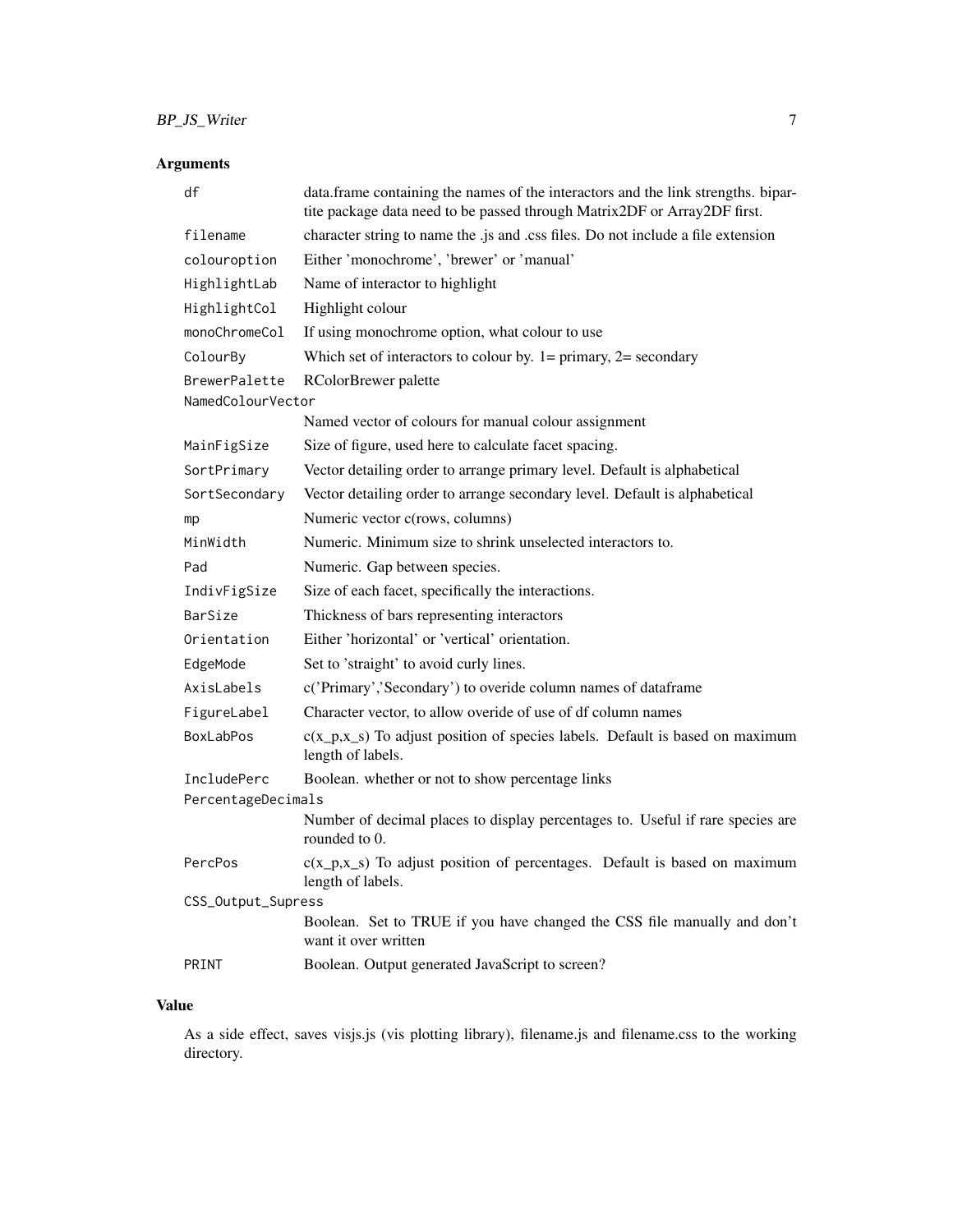#### Examples

```
## Simple Data Set
testdata <- data.frame(higher = c("bee1","bee1","bee1","bee2","bee1","bee3"),
lower = c("plant1","plant2","plant1","plant2","plant3","plant4"),
Meadow=c(5,9,1,2,3,7))
BP_JS_Writer(testdata,PRINT=TRUE)
## tidy up (to keep CRAN happy, not needed in real life use)
file.remove('vizjs.js')
file.remove('JSBP.js')
file.remove('JSBP.css')
```
List2DF *Convert bipartite-style list of matrices to dataframe*

### Description

List2DF returns a data frame in the format internally required for bipartiteD3 where the first two columns list the interacting species, and subsequent columns list the link strengths in each site.

#### Usage

```
List2DF(
 List,
  PrimaryLab = "Primary",
  SecondaryLab = "Secondary",
  SiteNames = NULL
)
```
#### Arguments

| List         | An list of bipartite format matrices                                                                                |
|--------------|---------------------------------------------------------------------------------------------------------------------|
| PrimaryLab   | Label for the primary level of the bipartite web, e.g. 'Plants'                                                     |
| SecondaryLab | Label for the secondary level of the bipartite web, e.g. 'Pollinators'                                              |
| SiteNames    | Vector of names for the different sites (list elements). By default takes names of<br>input matrices if they exist. |

#### Details

List2DF expects an list of multiple bipartite webs as may be created by the frame2webs(type.out='list') function in bipartite. This structure includes row and column names to indicate the species, and a named third dimension giving the names of each of the sites

Note a list of this format can be passed directly to bipartite\_D3 since it will test for an list and apply List2DF() anyway.

<span id="page-7-0"></span>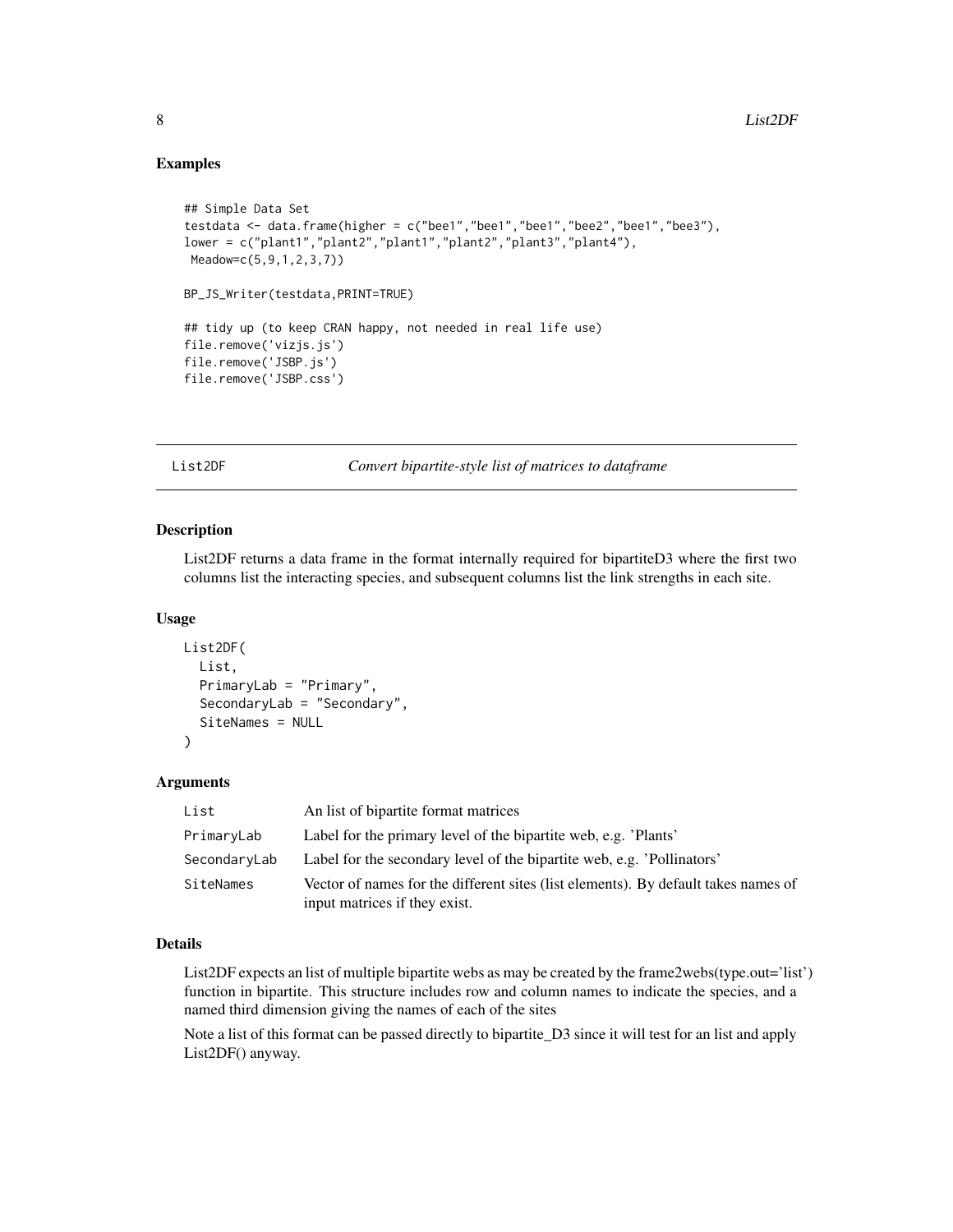#### <span id="page-8-0"></span>LoadVisJS 9

#### Value

A data.frame where the first column is the primary interactor, the second the secondary interactor and subsequent named columns detail the link strengths

#### Examples

```
## Not run: testdata <- data.frame(higher = c("bee1","bee1","bee1","bee2","bee1","bee3"),
lower = c("plant1","plant2","plant1","plant2","plant3","plant4"),
webID = c("meadow","meadow","meadow","meadow","bog","bog"), freq=c(5,9,1,2,3,7))
bipartite::frame2webs(testdata, type.out = 'list')-> SmallTestWeb
```

```
List2DF(SmallTestWeb)
```
## End(Not run)

LoadVisJS *LoadVisJS*

#### Description

Downloads source code for the open source vis JavaScript library from vizjs.org if it is not already present in working directory. Uses v1.1.0

#### Usage

LoadVisJS()

#### Details

Used internally by BP\_JS\_Writer() and bipartite\_D3()

Matrix2DF *Convert a bipartite-style matrix to dataframe*

#### Description

Matrix2DF returns a data frame in the format internally required for bipartiteD3 where the first two columns list the interacting species, and the third column lists the link strengths.

#### Usage

```
Matrix2DF(
 Matrix,
 PrimaryLab = "Primary",
  SecondaryLab = "Secondary",
  SiteLab = "Site"
)
```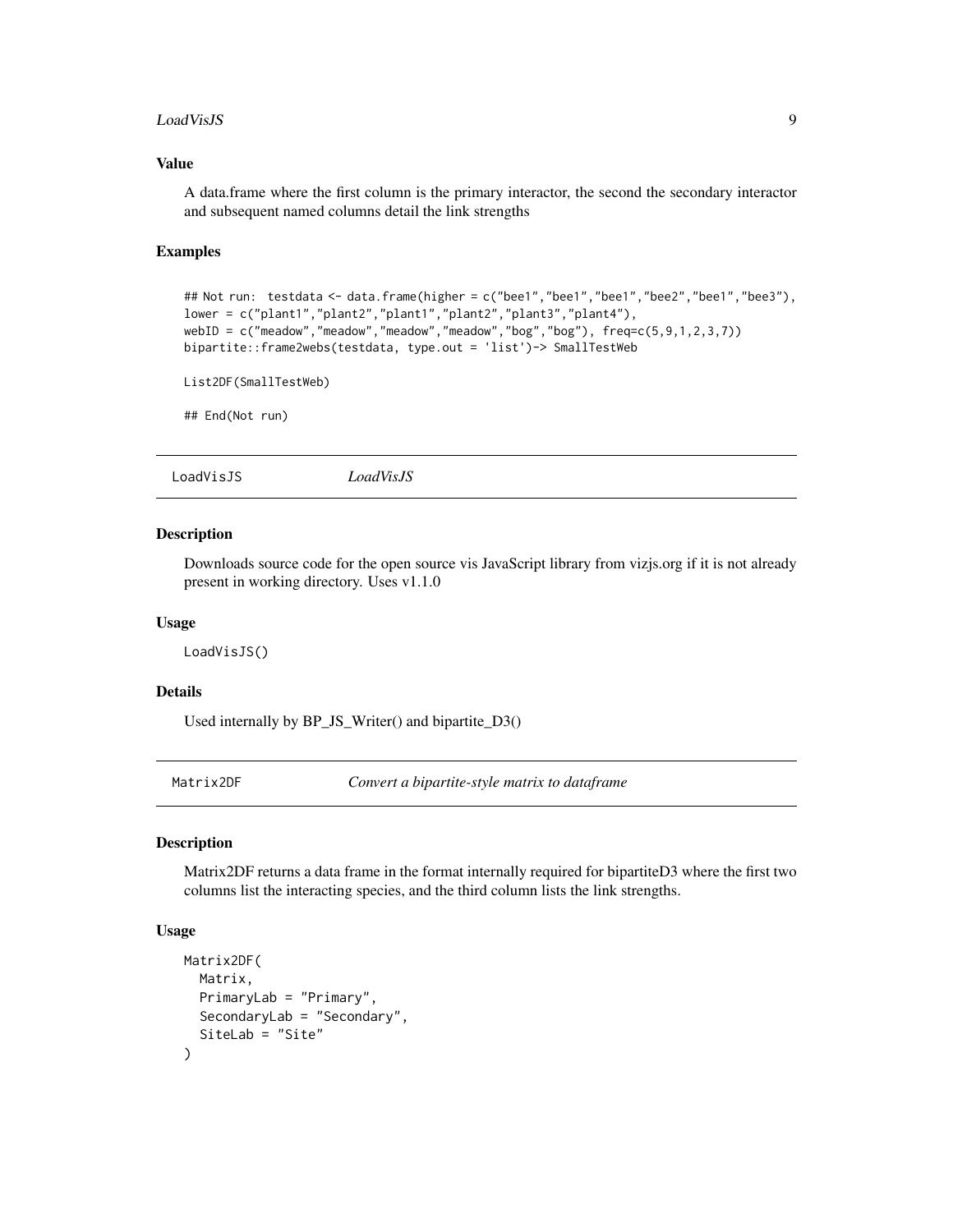#### <span id="page-9-0"></span>Arguments

| Matrix       | Bipartite network in matrix format                                     |
|--------------|------------------------------------------------------------------------|
| PrimaryLab   | Label for the primary level of the bipartite web, e.g. 'Plants'        |
| SecondaryLab | Label for the secondary level of the bipartite web, e.g. 'Pollinators' |
| SiteLab      | Name for the site.                                                     |

# Details

Matrix2DF expects a matrix of the format used by bipartite, for example that created by frame2webs(). This structure includes row and column names to indicate the species, and a named third dimension giving the name of that site.

Note a matrix of this format can be passed directly to bipartite\_D3() since it will test for a matrix and apply Matrix2DF() anyway.

#### Value

A data.frame where the first column is the primary interactor, the second the secondary interactor and third column detail the link strengths.

#### Examples

```
data(Safariland, package='bipartite')
Matrix2DF(Safariland)
```
OrderByCrossover *Find Species Order That Minimises Crossover*

#### Description

Find an order of species that is likely to minimise cross over. It builds upon the 'cca' method used in the bipartite package, but orders the compartments by size, which tends to give better effects.

#### Usage

```
OrderByCrossover(df)
```
#### Arguments

df A network in data.frame format. (row names for primary layer, column names for secondary layer)

#### Value

A list containing 'PrimaryOrder' and 'SecondaryOrder', to be used with bipartite\_d3()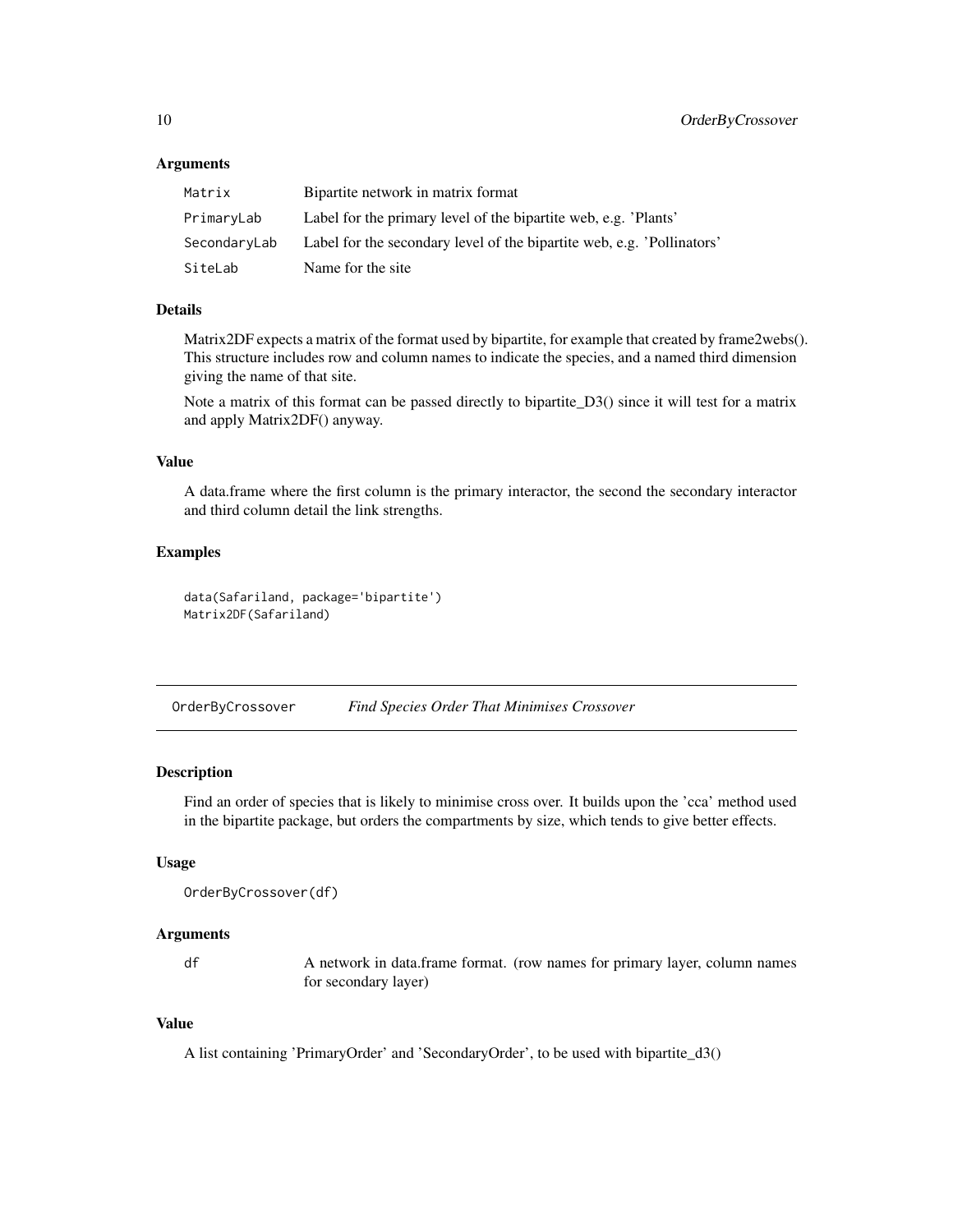# OrderByCrossover 11

# Examples

## Not run:

```
data(Safariland, package='bipartite')
```

```
S_orders <- OrderByCrossover(Safariland)
```

```
bipartite_D3(Safariland,
 filename = 'SF_sorted',
  SortPrimary = S_orders[[1]],
 SortSecondary = S_orders[[2]])
```
## End(Not run)